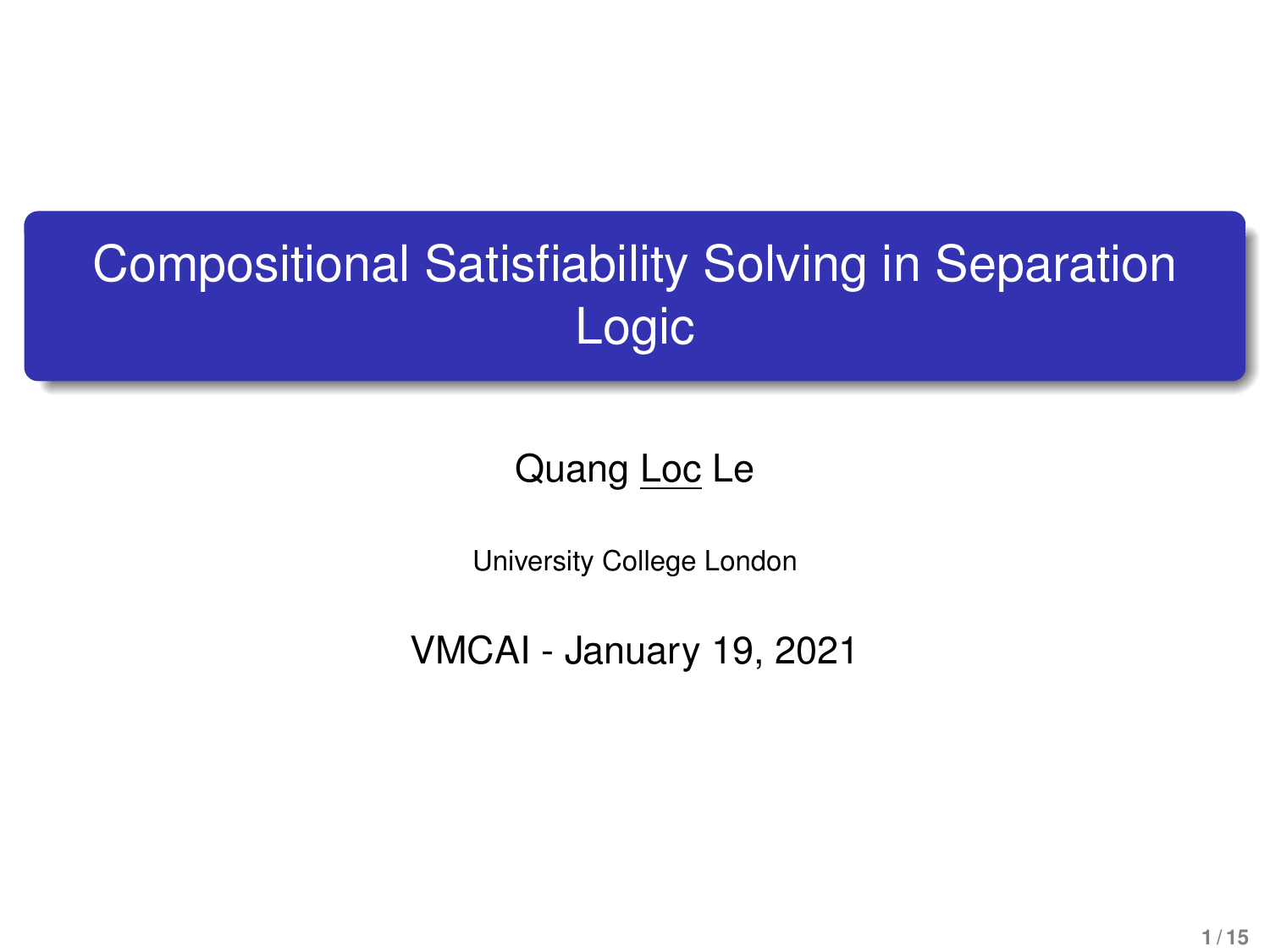#### Generating verification conditions for heap-based programs.

```
1 struct node {int val;node next};
2 int main(node x, node y) {
3 // PRE: odd(x,m) \neq odd(y,n)4 int i = \text{get size}(x):
5 int j = get\_size(y);
6 if (i+1 \; 8 \; 2 == 1) ERROR();
7 return 1;
8 }
9 int get_size(node x) // SPEC only
10 // PRE: odd(x, k)11 // POST: odd(x,k) & res=k
12 ;
```


odd(*x*, *m*): singly-linked list whose length *m* is an odd number.

> Verification Condition: Is ERROR() called?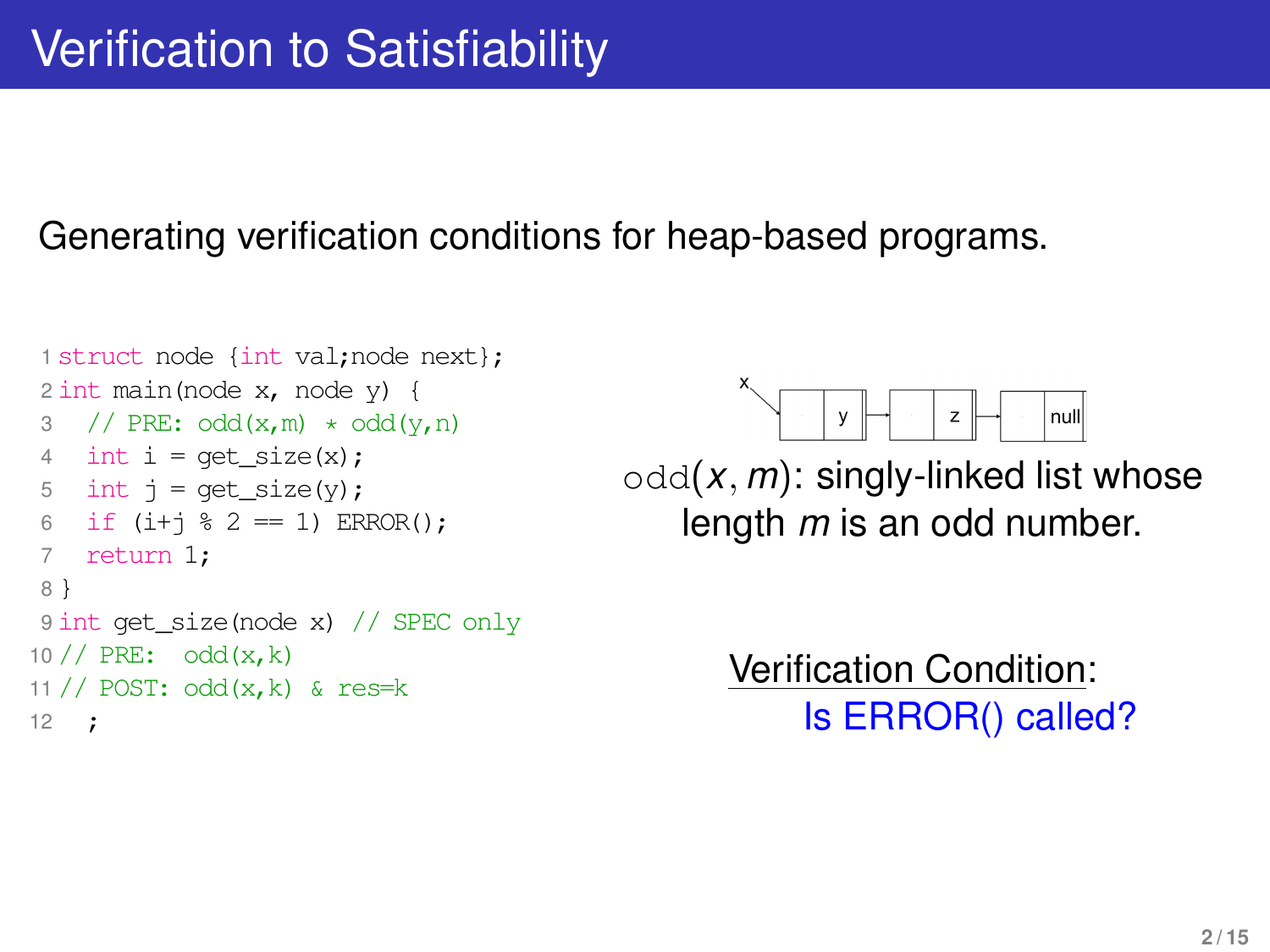### Verification to Satisfiability

```
1 struct node {int val;node next};
 2 int main(node x, node y) {
 3 // PRE: odd(x,m) \star odd(y,n)
 4 int i = get\_size(x);
 5 int j = \text{get size}(y):
 6 if (i+1 \; 8 \; 2 == 1) ERROR():
 7 return 1;
8 }
 9 int get size(node x) // SPEC only
10 // PRE: odd(x, k)11 // POST: odd(x, k) & res=k
12 ;
```


*VC*: separation logic with inductive definitions and arithmetic.

 $\exists x_1$ .  $x \mapsto node(\_, x_1) * even(x_1, n-1) \Rightarrow odd(x, n)$ <br>emp  $\wedge x = null \wedge n = 0 \Rightarrow even(x, n)$  $\Rightarrow$  even(*x*, *n*)  $\exists x_1 \cdot x \mapsto \text{node}(\_, x_1) * \text{odd}(x_1, n-1) \Rightarrow \text{even}(x, n)$ *VC*  $\equiv$  odd(*x*,*m*)  $*$  odd(*y*,*n*) ∧ (∃*k*. *m* + *n* = 2*k* + 1)

We need a satisfiability solver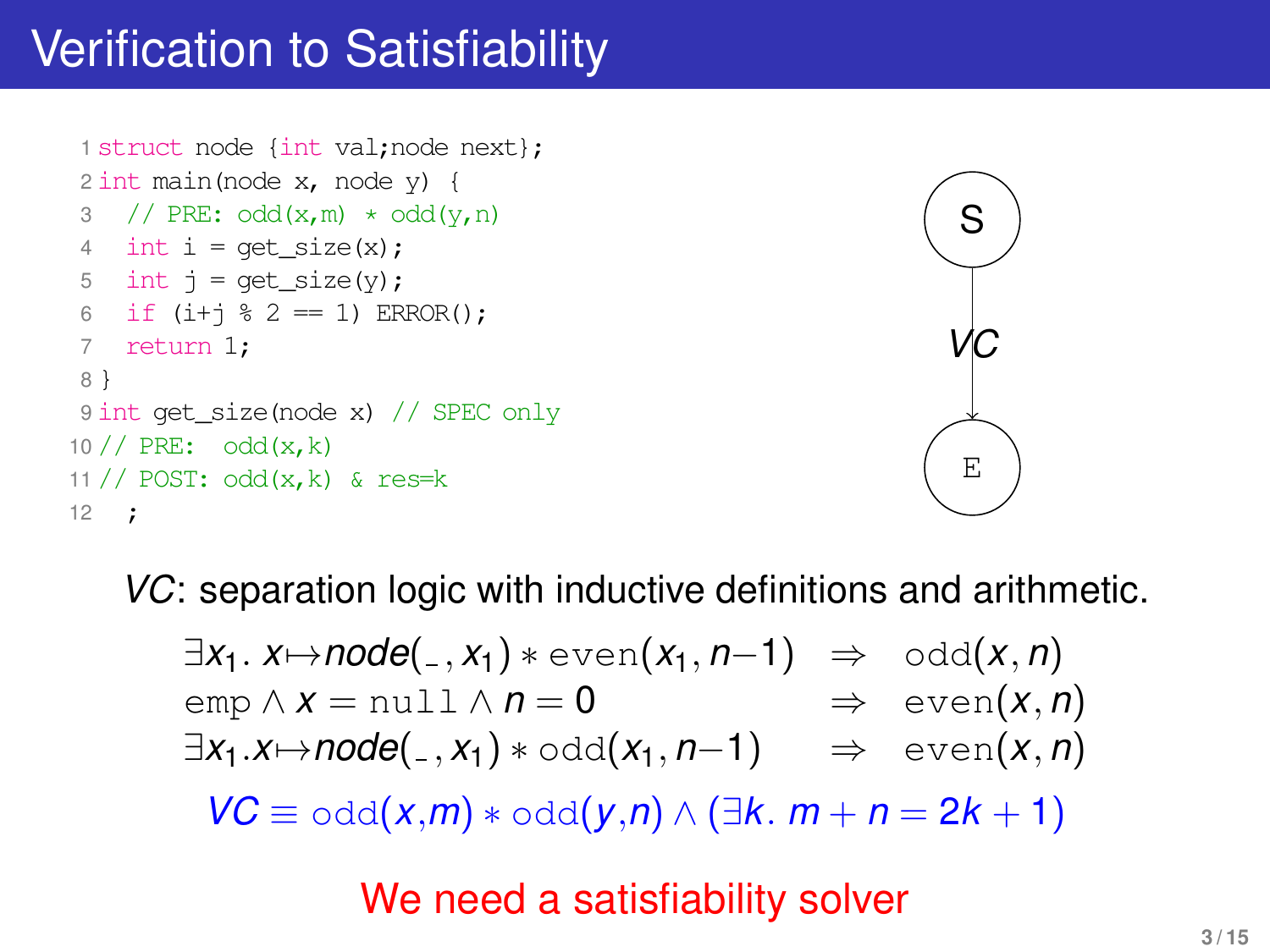# Compositional Satisfiability Solver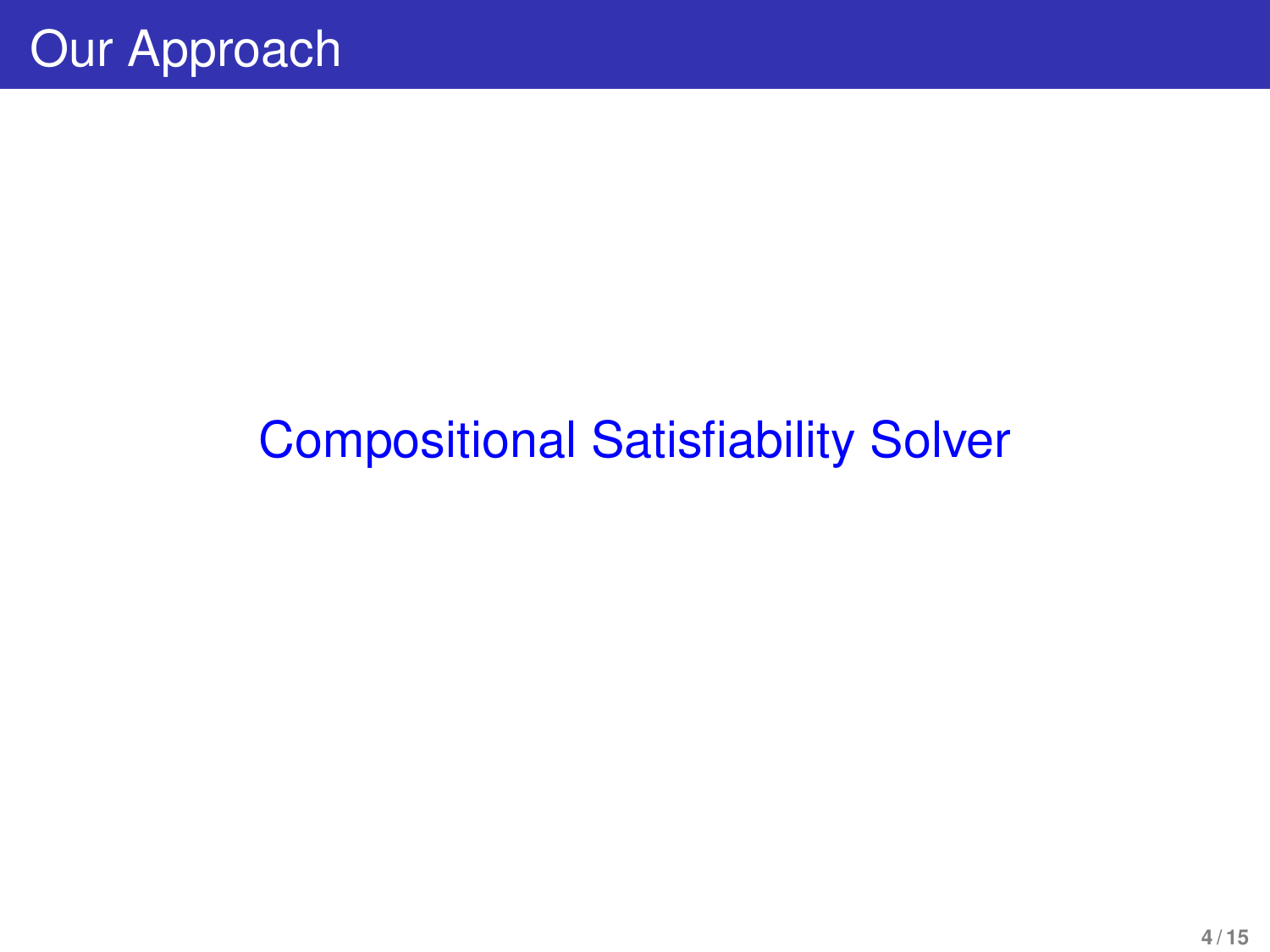The analysis result of a composite program is defined in terms of the analysis results of its parts*<sup>a</sup>* .

*a compositional shape analysis*. C. Calcagno et. al. POPL'09.

- **<sup>1</sup>** summaries of the calling procedures are inferred;
- **<sup>2</sup>** summaries of the composite program is computed from the summaries of its callees.<br>Dependency



Call Graph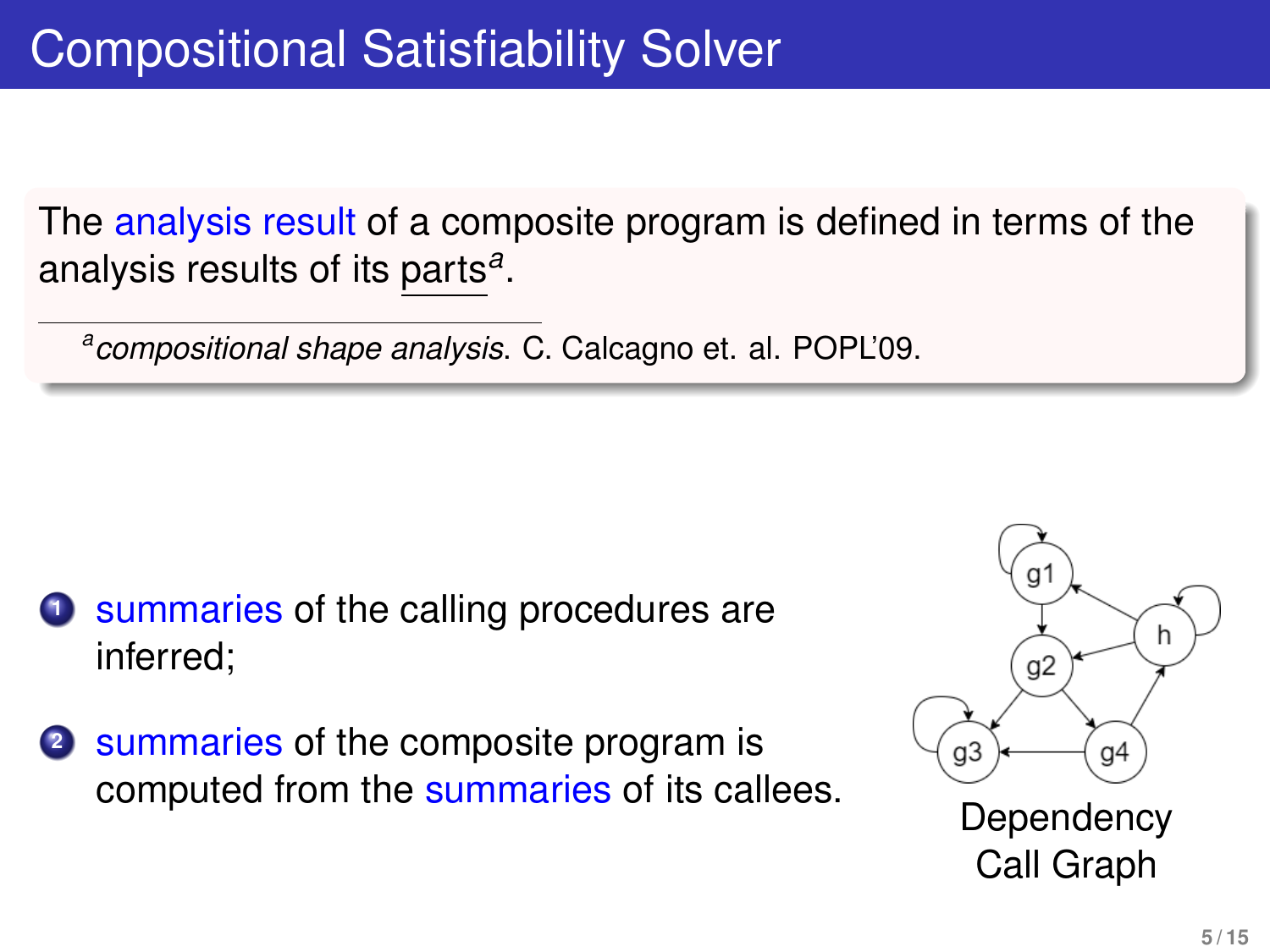### Compositional Satisfiability Solver

The satisfiability result of a composite formula is defined in terms of the satisfiability results of its parts.



Dependency Predicate Graph

#### satisfiability result  $=$  bases

- a base is a formula without any inductive predicate
- **•** base of a formula precisely characterises its satisfiability
- satisfiability of bases is decidable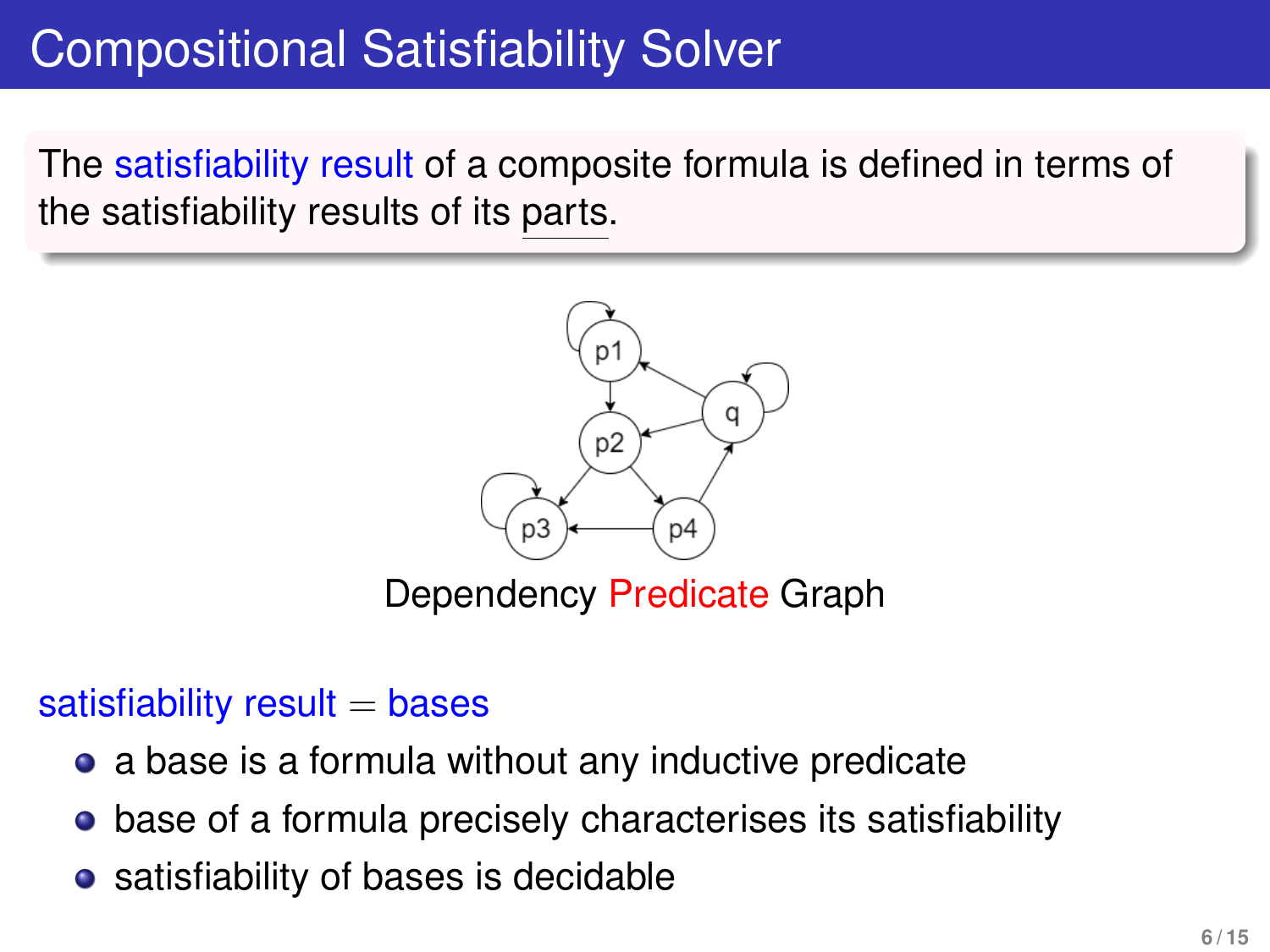Given a formula,

- **1** bases of the inductive predicates are inferred;
- **<sup>2</sup>** a base of the formula is computed from the bases of its inductive predicates.<br>
Dependency



Predicate Graph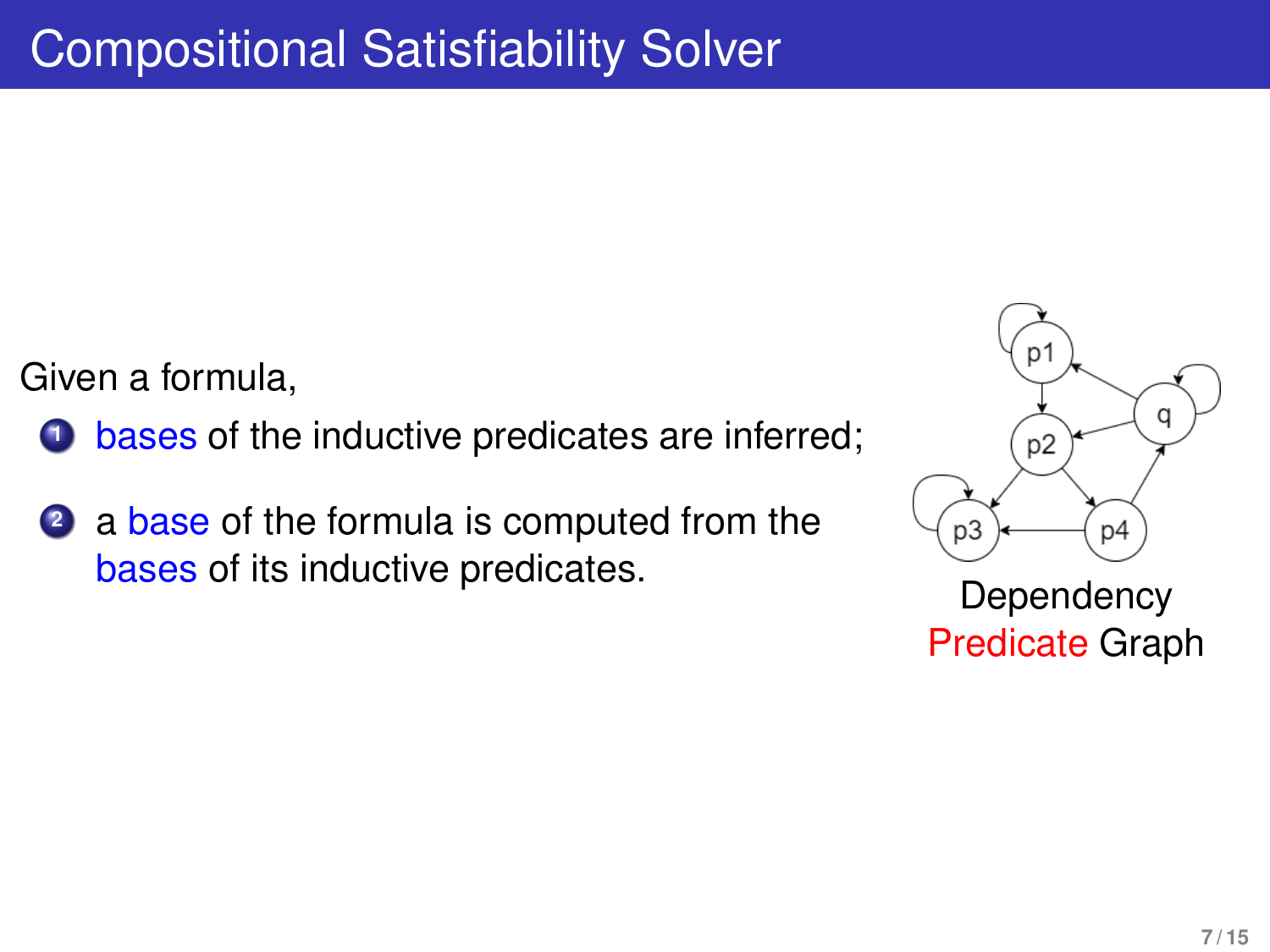Decision algorithm

- **1** Infer its base via bases of inductive predicates;
- **2** Transform the base to SMT formulas:
- **3** Discharge the SMT formulas.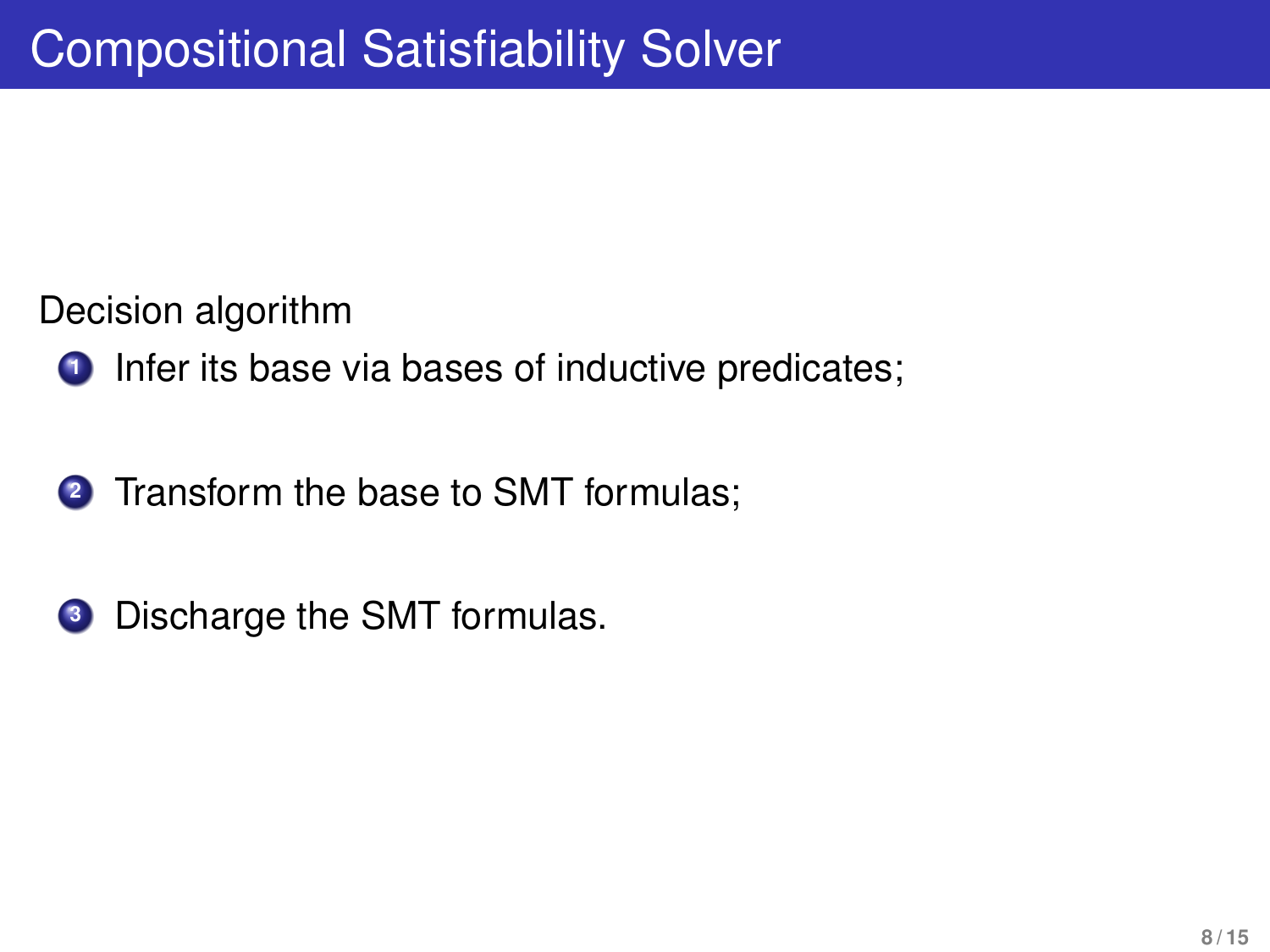### Compositional Satisfiability Solver: Example

$$
VC = \text{odd}(x,m) * \text{odd}(y,n) \land (\exists k.\ m+n=2k+1)
$$

**<sup>1</sup>** Infer base:

• a base of predicate  $\text{odd}(x, n)$  is inferred as:

{  $x \mapsto node(\_) \wedge (\exists i. n = 2i + 1 \wedge i > 0)$  }

• a base of *VC* is computed as:

$$
VC' \equiv x \mapsto node(\_) * y \mapsto node(\_) \wedge \\
 (\exists k.m+n=2k+1) \wedge (\exists i.m=2i+1 \wedge i \geq 0) \wedge (\exists i.n=2i+1 \wedge i \geq 0)
$$

**2** Transform *VC'* into an equi-sat SMT formula:

$$
\pi \equiv x \neq \text{null} \land y \neq \text{null} \land x \neq y \land (\exists k.m+n=2k+1) \land (\exists i.m=2i+1 \land i \geq 0) \land (\exists i.n=2i+1 \land i \geq 0)
$$

**3** Discharge π: as π is unsatisfiable, so is *VC*<sup>*'*</sup> and then *VC*.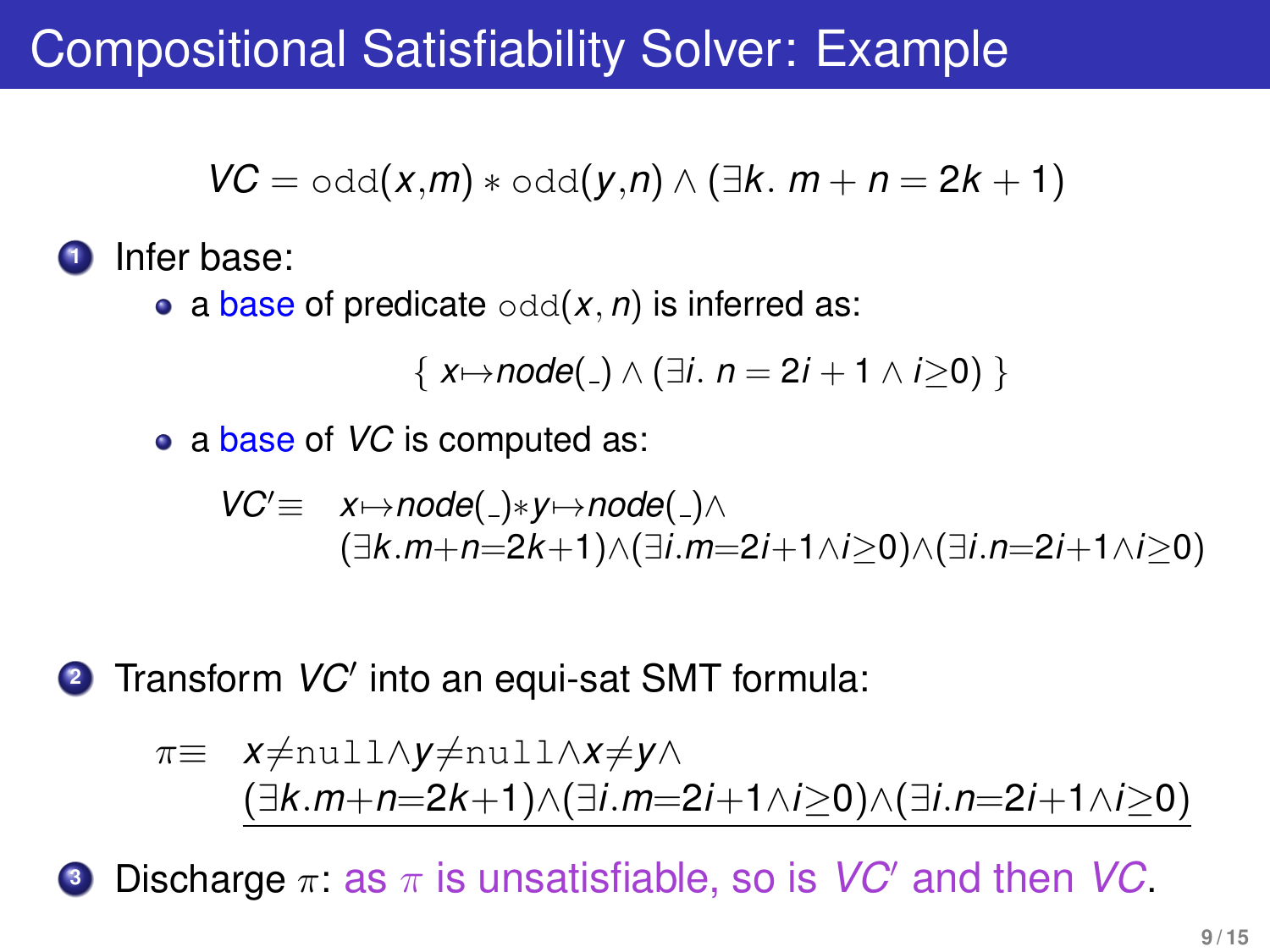### Base Inference via Regular Unfolding Trees

### method of infinite descent: a standard approach to Diophantine equations

To show that an equation *P* has a solution.

First, we need to hypothesize a simpler equation *Q* and we show that:

- *Q*(*a*) and *P*(*a*) hold for some natural number constant *a*,
- and whenever  $Q(n)$  and  $P(n)$  hold, there exists a positive integer *m* such that  $m < n$  and both  $Q(m)$  and  $P(m)$  hold.

Then, *P* has the same set of solutions with *Q*.

### Our analogy

### P is an inductive predicate; *Q* is its base

We propose an algorithm to infer the base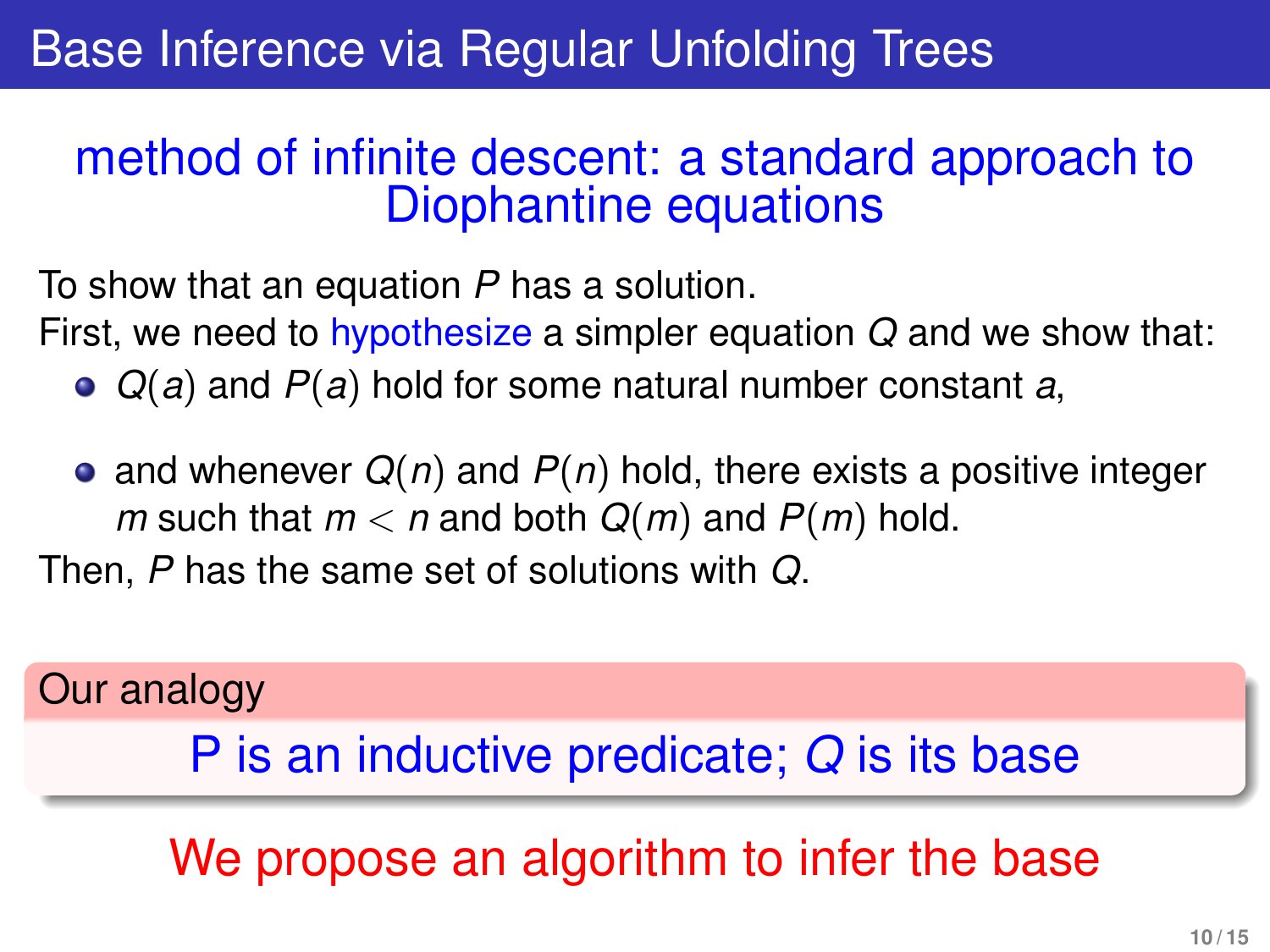### Base Inference via Regular Unfolding Trees

Given an inductive predicate  $P(\bar{x})$ ,

- **1** Construct a regular unfolding tree for  $\Delta_0 \equiv P(\bar{x})$
- **<sup>2</sup>** Infer the base for the cycles in a bottom-up manner



base<sup> $P$ </sup>( $P(\bar{x})$ ) $\equiv$ { $\Delta$ <sub>2</sub>, *base<sub>comp</sub>*}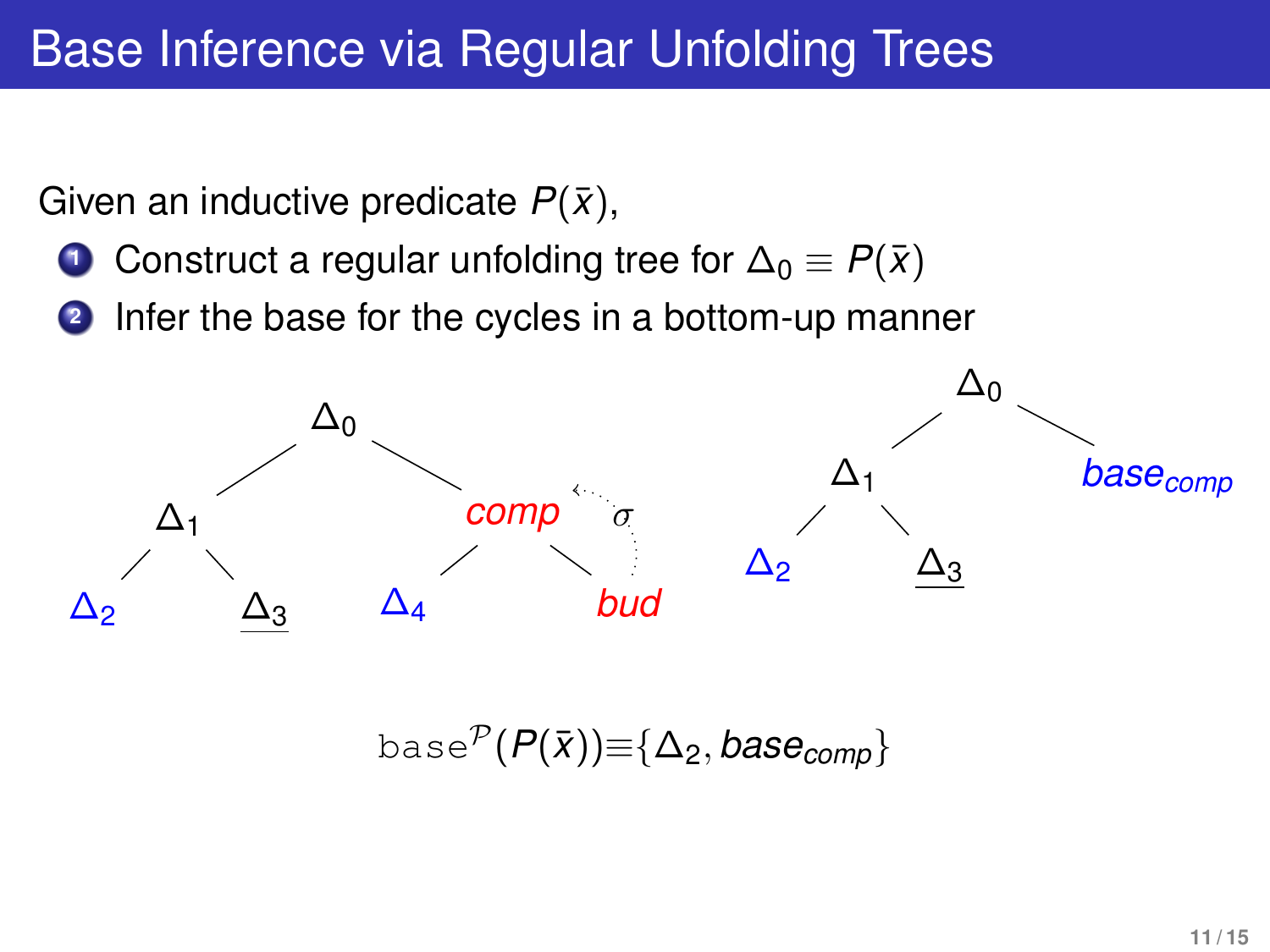### Base Inference via Regular Unfolding Trees



#### Sound Condition

exist an unfolding of some predicate *P* between *comp* and *bud*.

Our algorithm finds a *base* of the *comp* such that:

- **<sup>1</sup>** *base* and ∆<sup>4</sup> are both sat when *P* has been unfolded a constant *a* times.
- **<sup>2</sup>** if *base* and *bud* are both sat when *P* has been unfolded *n* times, then *base* and *comp* are both sat when *P* has been unfolded *m* < *n* times.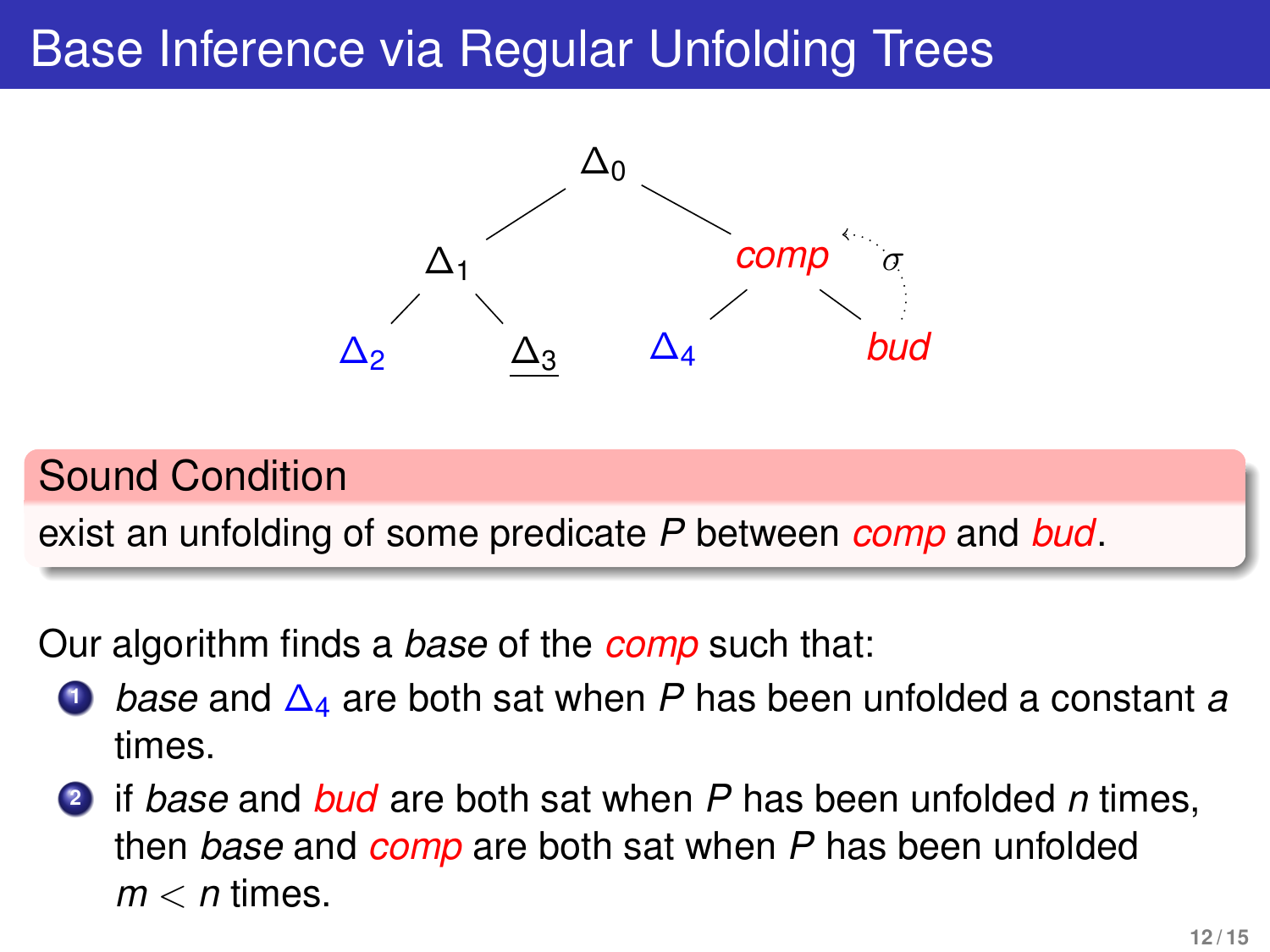## Evaluation: with/without Compositionality

### 4, 368 queries: 473 UNSAT and 3, 895 SAT

| Data Structure      | #query | without   |           | with  |       |
|---------------------|--------|-----------|-----------|-------|-------|
|                     |        | #Z3       | Time      | #Z3   | Time  |
| <b>Singly Ilist</b> | 666    | 3,173     | 1.01      | 762   | 0.40  |
| Sorted Ilist        | 217    | 796       | 0.55      | 336   | 0.36  |
| Doubly Ilist        | 452    | 1,803     | 0.79      | 552   | 0.46  |
| Heap trees          | 386    | 3,732     | 6.03      | 865   | 2.61  |
| <b>AVL</b>          | 881    | 9,051     | 23.06     | 2,026 | 10.85 |
| <b>RBT</b>          | 1,741  | 3,491,730 | 74,158    | 1,767 | 2.81  |
| rose-tree           | 25     | 300       | 0.34      | 153   | 0.25  |
|                     | 4,368  | 3,510,585 | 74,189.78 | 6461  | 17.74 |

#### with/without

- 0.024% in time
- 0.184% in the numbers of Z3 invocations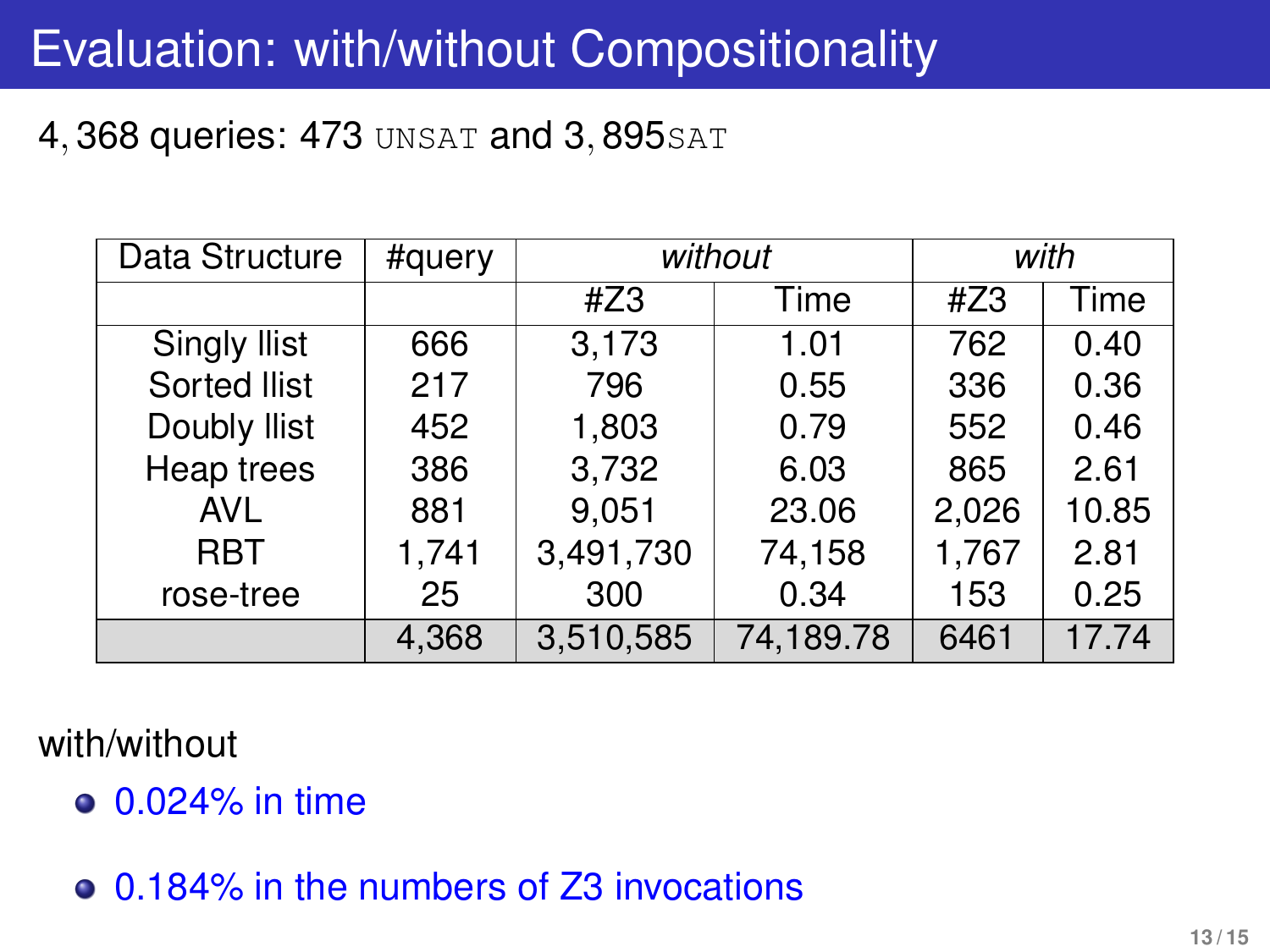- Correctness
- **o** Decidable Fragment
- More experiments on SL-COMP benchmarks